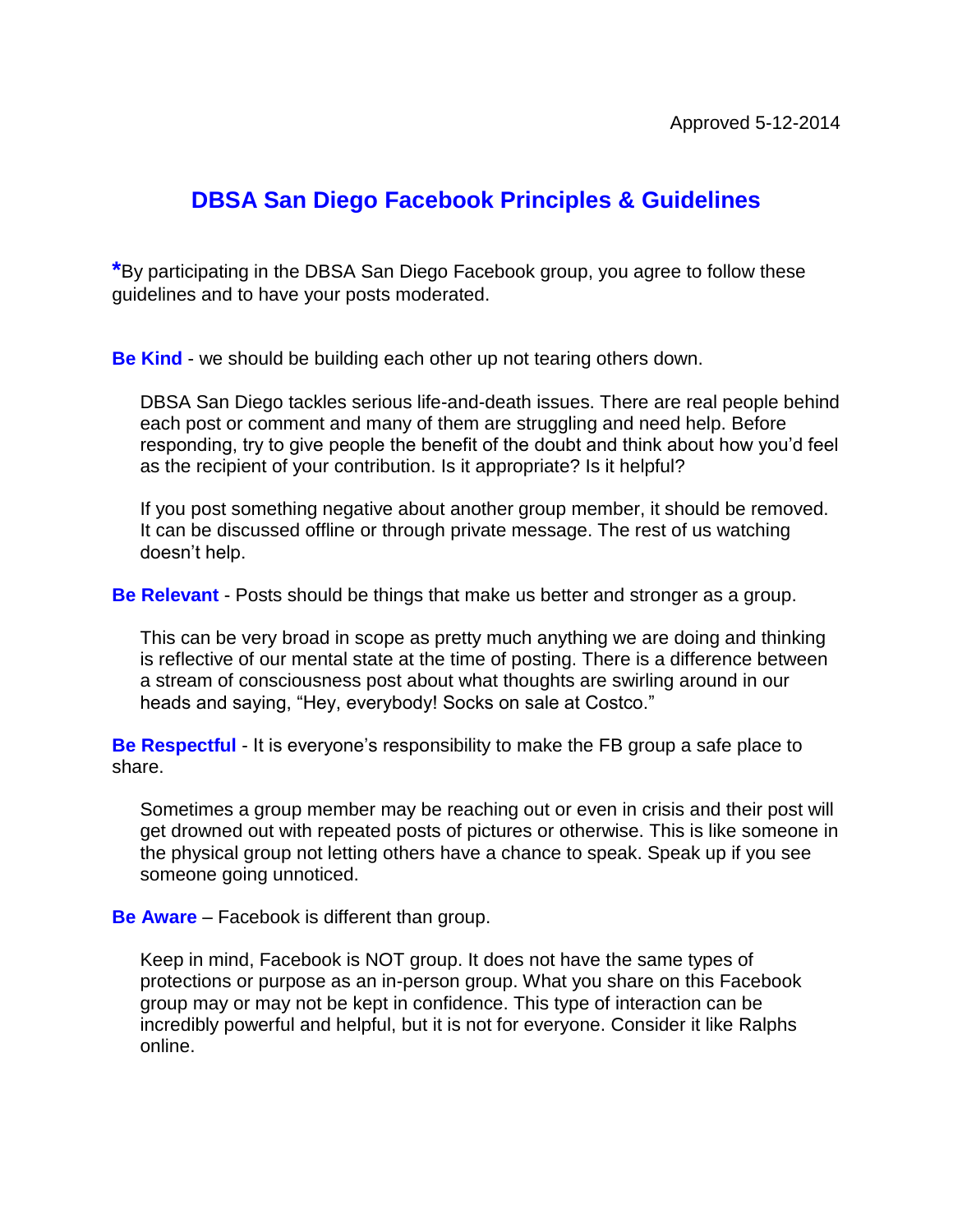#### **We Encourage:**

- 1. Respect, both for self and others
- 2. Sharing what works for us in recovery experiences, strength & hope
- 3. Sharing new info & evidence-based research about mental health (articles, journals, magazines, etc.)
- 4. Asking for help when you need it and accepting what's given. \*If you post that you are suicidal, you must accept help.\*
- 5. Being assertive & practicing healthy boundaries. (This means saying what you really think/feel, asking for what you need, and saying no to requests or demands you can't meet.)
- 6. Using I Statements speaking non-judgmentally from your own experience, not giving advice unless asked.
- 7. Trying new coping skills
- 8. Making friends and being social
- 9. Sharing local mental health resource and event info
- 10.Celebrating you!

## **We don't allow:**

- 1. Sharing info about someone else without their permission.
- 2. Personal Attacks/Harassment
	- Posts or comments that directly or indirectly insult another member.
	- Threats of violence or harm to another member.
	- Provocative posts/comments with no scientific basis designed to antagonize others ("Cancer only strikes stupid people," "The FDA is killing us.")
	- Attacking someone because they attacked you. If you don't like what someone has to say, block them.
- 3. Spamming (chain mail, advertising, etc.)
- 4. Ganging up on other members.
- 5. Graphic or detailed descriptions of trauma or abuse.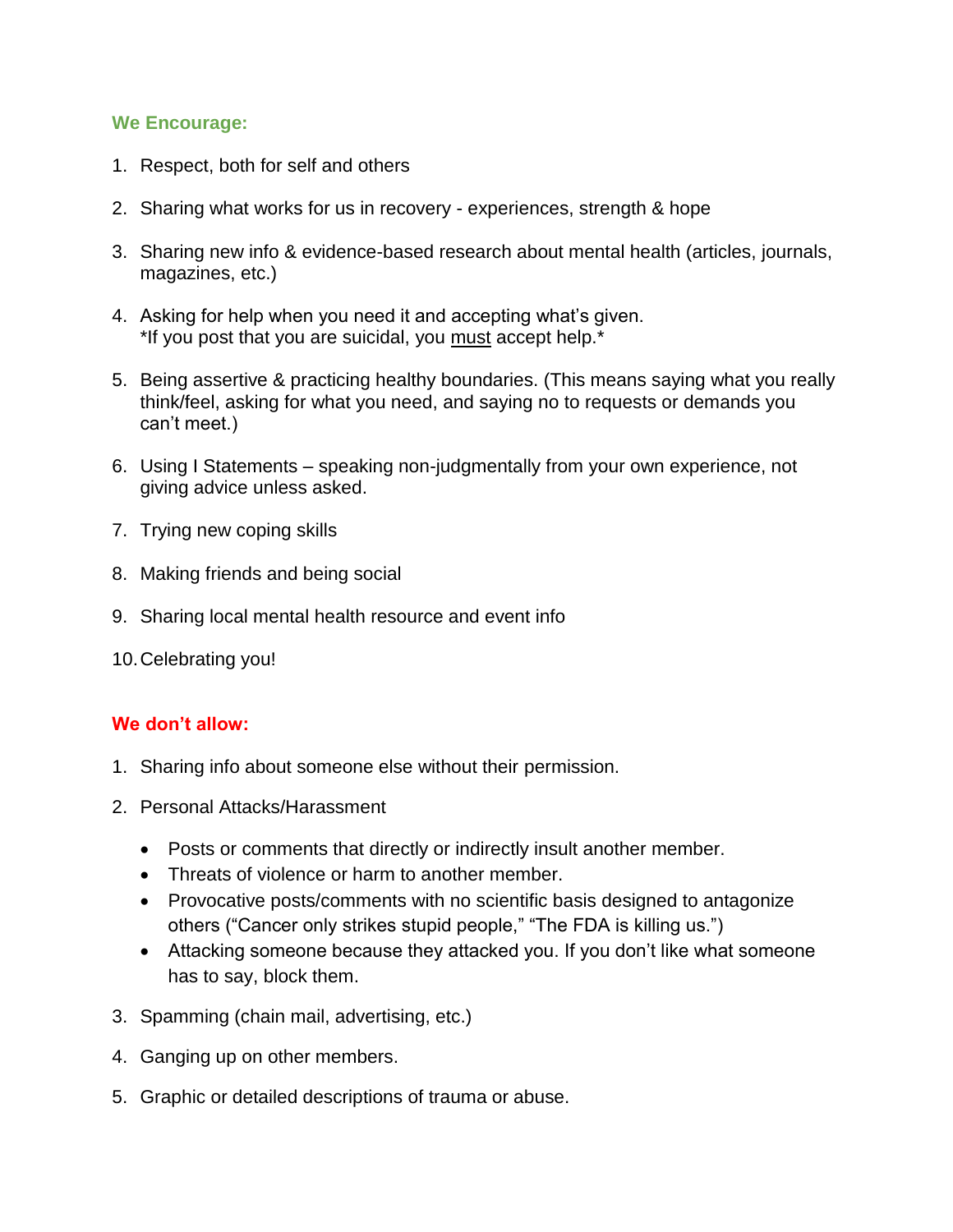- 6. Attempts to diagnose or prescribe Discussing medications and treatments is important. Just remember each person's experience with a doctor or medication is different and does not mean you will have the same response.
- 6. Imposing or Disrespecting Religion DBSA San Diego has no religious affiliation, though we recognize religion/spirituality can play an important role in recovery. We must respect other members' differing religious beliefs, and do not assume that others subscribe (or want to subscribe) to yours.
- 7. Excessive posting of any kind If the only posts you see on the DBSA San Diego feed are yours, you are probably posting too much.
- 8. Photos or videos of:
	- Self-injury or suicide
	- Dead bodies
	- Nudity
	- Violence
- 9. Hijacking threads Try to stay on topic when commenting.
- 10.Pushing politics A healthy level of debate is okay but stay away from mud-slinging and respect each other's views.

## **Special Note about Events in the DBSA San Diego Facebook Group:**

If you create an event from within the DBSA San Diego Facebook group, every member (approx 300) will be invited to it and it will appear to be an official DBSA San Diego event, whether it is or not. This can cause confusion.

**To make your own event & share with DBSA** - Create the event from your own FB page. Make sure the event privacy is set to Public. Then share the event to the DBSA San Diego group.

**To make an actual DBSA San Diego event** - check with one of the board members first to make sure they're cool with it. Write in the event that it is NOT an official DBSA San Diego event.